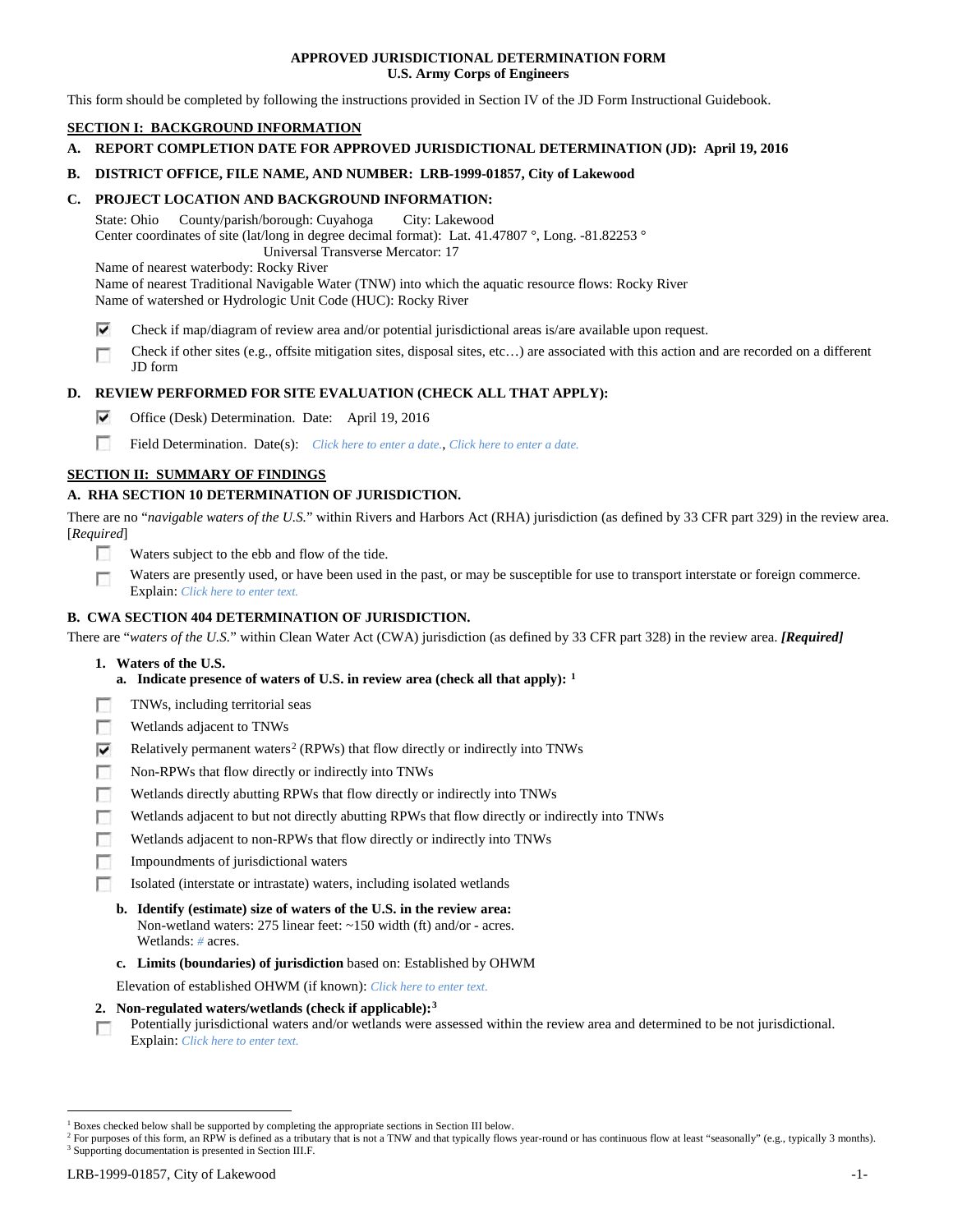## **SECTION III: CWA ANALYSIS**

#### **A. TNWs AND WETLANDS ADJACENT TO TNWs**

**The agencies will assert jurisdiction over TNWs and wetlands adjacent to TNWs. If the aquatic resource is a TNW, complete Section III.A.1 and Section III.D.1. only; if the aquatic resource is a wetland adjacent to a TNW, complete Sections III.A.1 and 2 and Section III.D.1.; otherwise, see Section III.B below**.

- **1. TNW**  Identify TNW: *Click here to enter text.*
	- Summarize rationale supporting determination: *Click here to enter text.*
- **2. Wetland adjacent to TNW** Summarize rationale supporting conclusion that wetland is "adjacent": *Click here to enter text.*

## **B. CHARACTERISTICS OF TRIBUTARY (THAT IS NOT A TNW) AND ITS ADJACENT WETLANDS (IF ANY):**

**This section summarizes information regarding characteristics of the tributary and its adjacent wetlands, if any, and it helps determine whether or not the standards for jurisdiction established under Rapanos have been met.** 

**The agencies will assert jurisdiction over non-navigable tributaries of TNWs where the tributaries are "relatively permanent waters" (RPWs), i.e. tributaries that typically flow year-round or have continuous flow at least seasonally (e.g., typically 3 months). A wetland that directly abuts an RPW is also jurisdictional. If the aquatic resource is not a TNW, but has year-round (perennial) flow, skip to Section III.D.2. If the aquatic resource is a wetland directly abutting a tributary with perennial flow, skip to Section III.D.4.**

**A wetland that is adjacent to but that does not directly abut an RPW requires a significant nexus evaluation. Corps districts and EPA regions will include in the record any available information that documents the existence of a significant nexus between a relatively permanent tributary that is not perennial (and its adjacent wetlands if any) and a traditional navigable water, even though a significant nexus finding is not required as a matter of law.**

**If the waterbody[4](#page-1-0) is not an RPW, or a wetland directly abutting an RPW, a JD will require additional data to determine if the waterbody has a significant nexus with a TNW. If the tributary has adjacent wetlands, the significant nexus evaluation must consider the tributary in combination with all of its adjacent wetlands. This significant nexus evaluation that combines, for analytical purposes, the tributary and all of its adjacent wetlands is used whether the review area identified in the JD request is the tributary, or its adjacent wetlands, or both. If the JD covers a tributary with adjacent wetlands, complete Section III.B.1 for the tributary, Section III.B.2 for any onsite wetlands, and Section III.B.3 for all wetlands adjacent to that tributary, both onsite and offsite. The determination whether a significant nexus exists is determined in Section III.C below.**

**1. Characteristics of non-TNWs that flow directly or indirectly into TNW**

**(i) General Area Conditions:**

Watershed size: *# Choose an item.* Drainage area: *# Choose an item.*

Average annual rainfall: *#* inches Average annual snowfall: *#* inches

#### **(ii) Physical Characteristics:**

- (a) Relationship with TNW:
	- Tributary flows directly into TNW.

n Tributary flows through *Choose an item.* tributaries before entering TNW.

Project waters are *Choose an item.* river miles from TNW. Project waters are *Choose an item.* river miles from RPW. Project waters are *Choose an item.* aerial (straight) miles from TNW. Project waters are *Choose an item.* aerial (straight) miles from RPW. Project waters cross or serve as state boundaries. Explain: *Click here to enter text.*

Identify flow route to TNW[5:](#page-1-1) *Click here to enter text.* Tributary stream order, if known: *Click here to enter text.*

(b) General Tributary Characteristics (check all that apply):

**Tributary** is: Natural

- Artificial (man-made). Explain: *Click here to enter text.*
- Manipulated (man-altered). Explain: *Click here to enter text.*

<span id="page-1-0"></span><sup>&</sup>lt;sup>4</sup> Note that the Instructional Guidebook contains additional information regarding swales, ditches, washes, and erosional features generally and in the arid West.

<span id="page-1-1"></span><sup>5</sup> Flow route can be described by identifying, e.g., tributary a, which flows through the review area, to flow into tributary b, which then flows into TNW.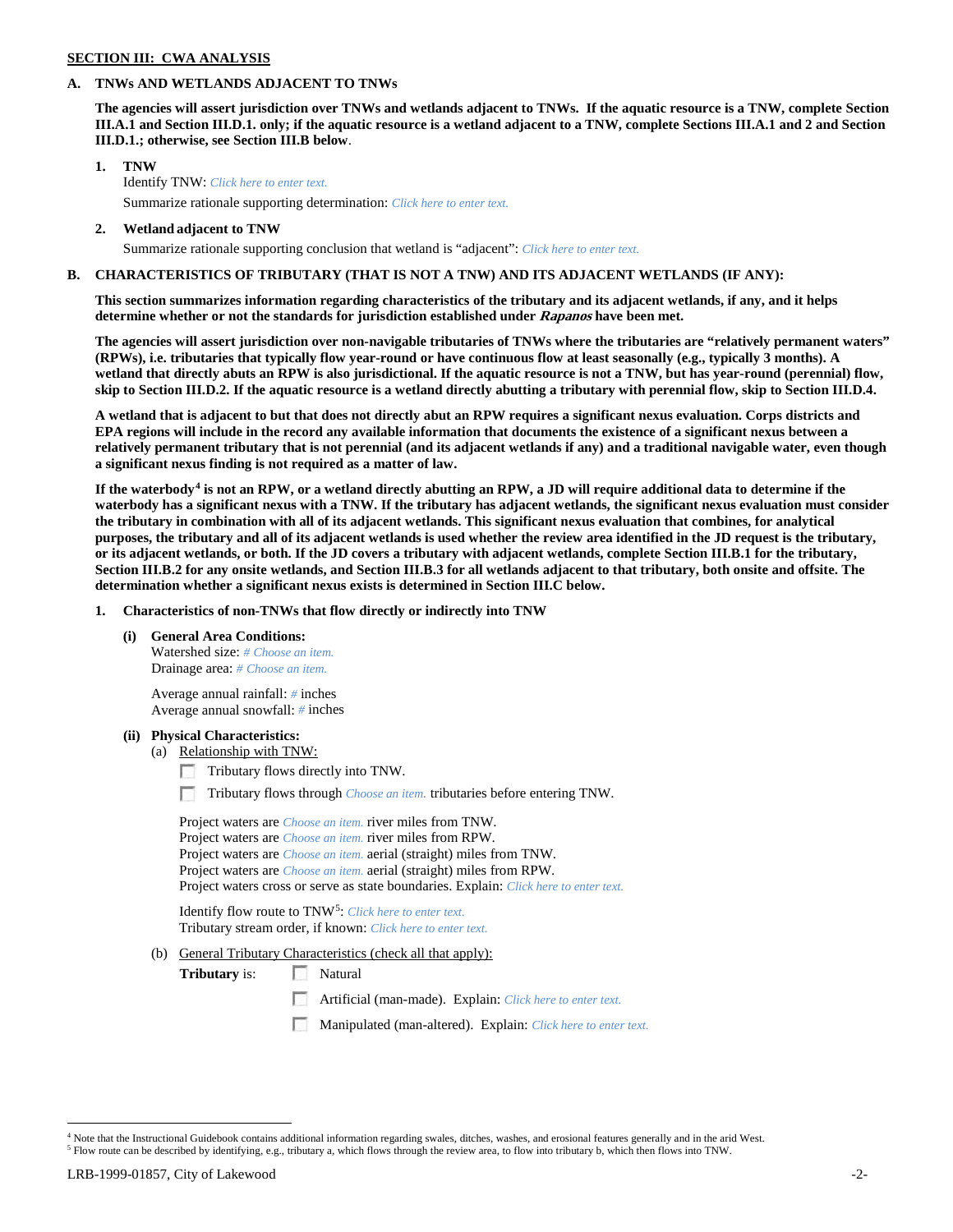|              | <b>Tributary</b> properties with respect to top of bank (estimate):<br>Average width: # feet<br>Average depth: # feet<br>Average side slopes: Choose an item.                                                                                    |        |                                                     |               |                                   |                                                                                                                                                        |
|--------------|--------------------------------------------------------------------------------------------------------------------------------------------------------------------------------------------------------------------------------------------------|--------|-----------------------------------------------------|---------------|-----------------------------------|--------------------------------------------------------------------------------------------------------------------------------------------------------|
|              | Primary tributary substrate composition (check all that apply):                                                                                                                                                                                  |        |                                                     |               |                                   |                                                                                                                                                        |
|              | Silts                                                                                                                                                                                                                                            |        | Sands                                               |               |                                   | Concrete                                                                                                                                               |
|              | Cobbles                                                                                                                                                                                                                                          |        | Gravel                                              |               |                                   | Muck                                                                                                                                                   |
|              | Bedrock                                                                                                                                                                                                                                          | $\sim$ | Vegetation. Type/% cover: Click here to enter text. |               |                                   |                                                                                                                                                        |
|              | Other. Explain: Click here to enter text.                                                                                                                                                                                                        |        |                                                     |               |                                   |                                                                                                                                                        |
|              | Presence of run/riffle/pool complexes. Explain: Click here to enter text.<br>Tributary geometry: Choose an item.<br>Tributary gradient (approximate average slope): #%                                                                           |        |                                                     |               |                                   | Tributary condition/stability [e.g., highly eroding, sloughing banks]. Explain: Click here to enter text.                                              |
| Flow:<br>(c) | Tributary provides for: Choose an item.<br>Estimate average number of flow events in review area/year: Choose an item.<br>Describe flow regime: Click here to enter text.<br>Other information on duration and volume: Click here to enter text. |        |                                                     |               |                                   |                                                                                                                                                        |
|              | <b>Surface flow is:</b> Choose an item. <b>Characteristics:</b> Click here to enter text.                                                                                                                                                        |        |                                                     |               |                                   |                                                                                                                                                        |
|              | Subsurface flow: Choose an item. Explain findings: Click here to enter text.<br>Dye (or other) test performed: Click here to enter text.                                                                                                         |        |                                                     |               |                                   |                                                                                                                                                        |
|              | Tributary has (check all that apply):<br>Bed and banks<br>$\Box$ OHWM <sup>6</sup> (check all indicators that apply):                                                                                                                            |        |                                                     |               |                                   |                                                                                                                                                        |
|              | $\Box$ clear, natural line impressed on the bank $\Box$                                                                                                                                                                                          |        |                                                     |               | the presence of litter and debris |                                                                                                                                                        |
|              | changes in the character of soil<br>$\sim$                                                                                                                                                                                                       |        |                                                     | $\mathbb{R}$  |                                   | destruction of terrestrial vegetation                                                                                                                  |
|              | shelving                                                                                                                                                                                                                                         |        |                                                     | l I           | the presence of wrack line        |                                                                                                                                                        |
|              |                                                                                                                                                                                                                                                  |        | vegetation matted down, bent, or absent             | $\sim$        | sediment sorting                  |                                                                                                                                                        |
|              | leaf litter disturbed or washed away                                                                                                                                                                                                             |        |                                                     | F 1           | scour                             |                                                                                                                                                        |
|              | sediment deposition                                                                                                                                                                                                                              |        |                                                     | $\sim$        |                                   | multiple observed or predicted flow events                                                                                                             |
|              | water staining                                                                                                                                                                                                                                   |        |                                                     |               |                                   | abrupt change in plant community Click here to enter text.                                                                                             |
|              | other (list): Click here to enter text.<br><b>Discontinuous OHWM.</b> <sup>7</sup> Explain: Click here to enter text.                                                                                                                            |        |                                                     |               |                                   |                                                                                                                                                        |
|              | High Tide Line indicated by:                                                                                                                                                                                                                     |        |                                                     |               |                                   | If factors other than the OHWM were used to determine lateral extent of CWA jurisdiction (check all that apply):<br>Mean High Water Mark indicated by: |
|              | oil or scum line along shore objects<br><b>ISLE</b>                                                                                                                                                                                              |        |                                                     | <b>FOR</b>    | survey to available datum;        |                                                                                                                                                        |
|              |                                                                                                                                                                                                                                                  |        | fine shell or debris deposits (foreshore)           | $\mathcal{L}$ | physical markings;                |                                                                                                                                                        |
|              | physical markings/characteristics                                                                                                                                                                                                                |        |                                                     | п             |                                   | vegetation lines/changes in vegetation types.                                                                                                          |
|              | tidal gauges                                                                                                                                                                                                                                     |        |                                                     |               |                                   |                                                                                                                                                        |
|              | other (list): Click here to enter text.<br>LЗ                                                                                                                                                                                                    |        |                                                     |               |                                   |                                                                                                                                                        |
|              | (iii) Chemical Characteristics:                                                                                                                                                                                                                  |        |                                                     |               |                                   |                                                                                                                                                        |
|              |                                                                                                                                                                                                                                                  |        |                                                     |               |                                   | Characterize tributary (e.g., water color is clear, discolored, oily film; water quality; general watershed characteristics, etc.).                    |

Explain: *Click here to enter text.* Identify specific pollutants, if known: *Click here to enter text.*

<span id="page-2-1"></span><span id="page-2-0"></span> <sup>6</sup> <sup>6</sup>A natural or man-made discontinuity in the OHWM does not necessarily sever jurisdiction (e.g., where the stream temporarily flows underground, or where the OHWM has been removed by development or agricultural practices). Where there is a break in the OHWM that is unrelated to the waterbody's flow regime (e.g., flow over a rock outcrop or through a culvert), the agencies will look for indicators of flow above and below the break. 7 Ibid.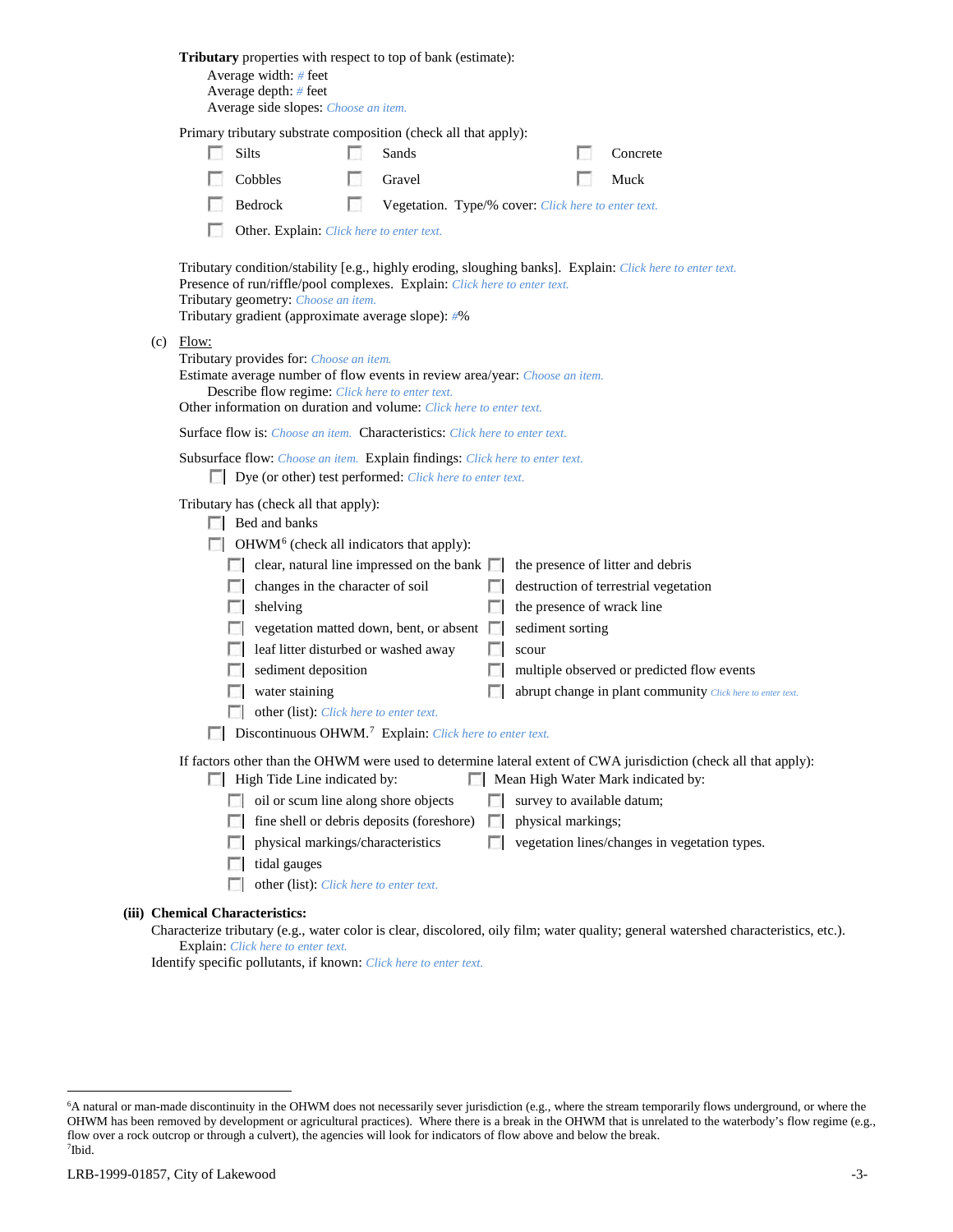## **(iv) Biological Characteristics. Channel supports (check all that apply):**

- Riparian corridor. Characteristics (type, average width): *Click here to enter text.*
- Wetland fringe. Characteristics: *Click here to enter text.*
- Habitat for:
	- Federally Listed species. Explain findings: *Click here to enter text*.
	- Fish/spawn areas. Explain findings: *Click here to enter text.*
	- Other environmentally-sensitive species. Explain findings: *Click here to enter text.*
	- **1999** Aquatic/wildlife diversity. Explain findings: *Click here to enter text.*

#### **2. Characteristics of wetlands adjacent to non-TNW that flow directly or indirectly into TNW**

#### **(i) Physical Characteristics:**

- (a) General Wetland Characteristics:
	- Properties:

Wetland size: *#* acres Wetland type. Explain: *Click here to enter text.*

Wetland quality. Explain: *Click here to enter text.*

Project wetlands cross or serve as state boundaries. Explain: *Click here to enter text.*

(b) General Flow Relationship with Non-TNW: Flow is: *Choose an item.* Explain: *Click here to enter text.*

Surface flow is: *Choose an item.* Characteristics: *Click here to enter text.*

Subsurface flow: *Choose an item.* Explain findings: *Click here to enter text.*

Dye (or other) test performed: *Click here to enter text.*

#### (c) Wetland Adjacency Determination with Non-TNW:

- $\Box$  Directly abutting
- Not directly abutting
	- 100 Discrete wetland hydrologic connection. Explain: *Click here to enter text.*
	- Ecological connection. Explain: *Click here to enter text.* **The Contract of the Contract of the Contract of the Contract of the Contract of the Contract of the Contract of the Contract of the Contract of the Contract of the Contract of the Contract of the Contract of the Contract**
	- **The Contract of the Contract of the Contract of the Contract of the Contract of the Contract of the Contract of the Contract of the Contract of the Contract of the Contract of the Contract of the Contract of the Contract** Separated by berm/barrier. Explain: *Click here to enter text.*
- (d) Proximity (Relationship) to TNW

Project wetlands are *Choose an item.* river miles from TNW. Project waters are *Choose an item.* aerial (straight) miles from TNW. Flow is from: *Choose an item.* Estimate approximate location of wetland as within the *Choose an item.* floodplain.

#### **(ii) Chemical Characteristics:**

Characterize wetland system (e.g., water color is clear, brown, oil film on surface; water quality; general watershed characteristics; etc.). Explain: *Click here to enter text.*

Identify specific pollutants, if known: *Click here to enter text.*

### **(iii) Biological Characteristics. Wetland supports (check all that apply):**

- Riparian buffer. Characteristics (type, average width): *Click here to enter text.*
- Vegetation type/percent cover. Explain: *Click here to enter text.*
- **Habitat for:** 
	- Federally Listed species. Explain findings: *Click here to enter text*.
	- Fish/spawn areas. Explain findings: *Click here to enter text.*
	- Other environmentally-sensitive species. Explain findings: *Click here to enter text.*
	- Aquatic/wildlife diversity. Explain findings: *Click here to enter text.*

#### **3. Characteristics of all wetlands adjacent to the tributary (if any)**

All wetland(s) being considered in the cumulative analysis: *Choose an item.* Approximately (*#*) acres in total are being considered in the cumulative analysis.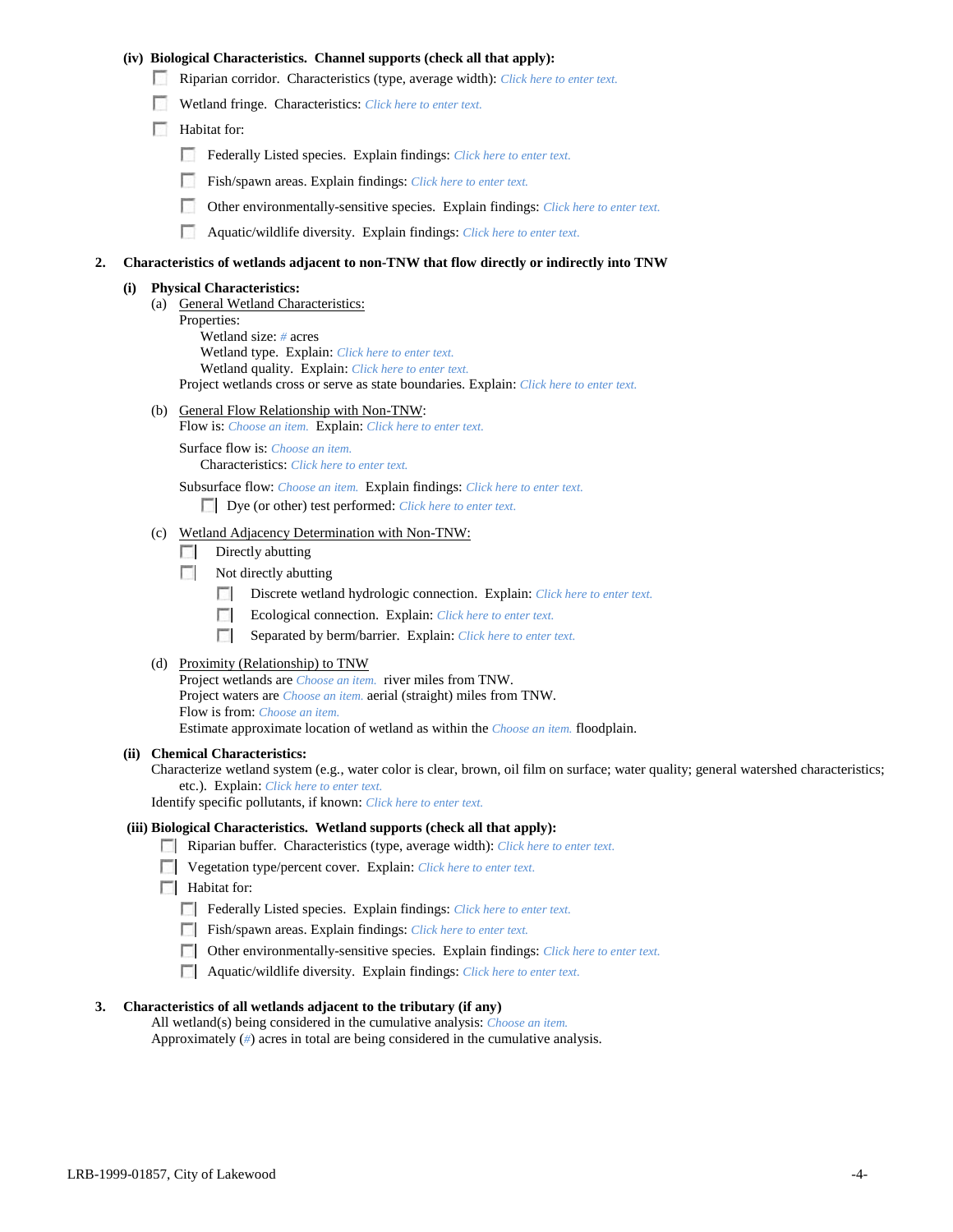For each wetland, specify the following:

| Directly abuts? $(Y/N)$ | Size (in acres) | Directly abuts? $(Y/N)$ | Size (in acres) |
|-------------------------|-----------------|-------------------------|-----------------|
| Y/N                     |                 |                         |                 |
| Y/N                     |                 | Y/N                     |                 |
| Y/N                     |                 | Y/N                     |                 |
| Y/N                     |                 | Y/N                     |                 |

Summarize overall biological, chemical and physical functions being performed: *Click here to enter text.*

## **C. SIGNIFICANT NEXUS DETERMINATION**

**A significant nexus analysis will assess the flow characteristics and functions of the tributary itself and the functions performed by any wetlands adjacent to the tributary to determine if they significantly affect the chemical, physical, and biological integrity of a TNW. For each of the following situations, a significant nexus exists if the tributary, in combination with all of its adjacent wetlands, has more than a speculative or insubstantial effect on the chemical, physical and/or biological integrity of a TNW. Considerations when evaluating significant nexus include, but are not limited to the volume, duration, and frequency of the flow of water in the tributary and its proximity to a TNW, and the functions performed by the tributary and all its adjacent wetlands. It is not appropriate to determine significant nexus based solely on any specific threshold of distance (e.g. between a tributary and its adjacent wetland or between a tributary and the TNW). Similarly, the fact an adjacent wetland lies within or outside of a floodplain is not solely determinative of significant nexus.** 

#### **Draw connections between the features documented and the effects on the TNW, as identified in the** *Rapanos* **Guidance and discussed in the Instructional Guidebook. Factors to consider include, for example:**

- Does the tributary, in combination with its adjacent wetlands (if any), have the capacity to carry pollutants or flood waters to TNWs, or to reduce the amount of pollutants or flood waters reaching a TNW?
- Does the tributary, in combination with its adjacent wetlands (if any), provide habitat and lifecycle support functions for fish and other species, such as feeding, nesting, spawning, or rearing young for species that are present in the TNW?
- Does the tributary, in combination with its adjacent wetlands (if any), have the capacity to transfer nutrients and organic carbon that support downstream foodwebs?
- Does the tributary, in combination with its adjacent wetlands (if any), have other relationships to the physical, chemical, or biological integrity of the TNW?

## *Note: the above list of considerations is not inclusive and other functions observed or known to occur should be documented below:*

- **1. Significant nexus findings for non-RPW that has no adjacent wetlands and flows directly or indirectly into TNWs.** Explain findings of presence or absence of significant nexus below, based on the tributary itself, then go to Section III.D: *Click here to enter text.*
- **2. Significant nexus findings for non-RPW and its adjacent wetlands, where the non-RPW flows directly or indirectly into TNWs.**  Explain findings of presence or absence of significant nexus below, based on the tributary in combination with all of its adjacent wetlands, then go to Section III.D: *Click here to enter text.*
- **3. Significant nexus findings for wetlands adjacent to an RPW but that do not directly abut the RPW.** Explain findings of presence or absence of significant nexus below, based on the tributary in combination with all of its adjacent wetlands, then go to Section III.D: *Click here to enter text.*

## **D. DETERMINATIONS OF JURISDICTIONAL FINDINGS. THE SUBJECT WATERS/WETLANDS ARE (CHECK ALL THAT APPLY):**

- **1. TNWs and Adjacent Wetlands.** Check all that apply and provide size estimates in review area:
	- TNWs: *#* linear feet *#* width (ft), Or, *#* acres.
	- **Wetlands adjacent to TNWs: # acres.**

## **2. RPWs that flow directly or indirectly into TNWs.**

- Tributaries of TNWs where tributaries typically flow year-round are jurisdictional. Provide data and rationale indicating that tributary is perennial: The Rocky River is a double blue-line stream on the Lakewood Ohio USGS quadrangle. The Rocky River flows year round with no cessation in flow. The project is just above the Section 10 limits of the Rocky River.
- Tributaries of TNW where tributaries have continuous flow "seasonally" (e.g., typically three months each year) are jurisdictional. Data supporting this conclusion is provided at Section III.B. Provide rationale indicating that tributary flows seasonally: *Click here to enter text.*.

Provide estimates for jurisdictional waters in the review area (check all that apply):

- $\triangledown$  Tributary waters: 275 linear feet ~150 width (ft).
- Other non-wetland waters: # acres.

Identify type(s) of waters: *Click here to enter text.*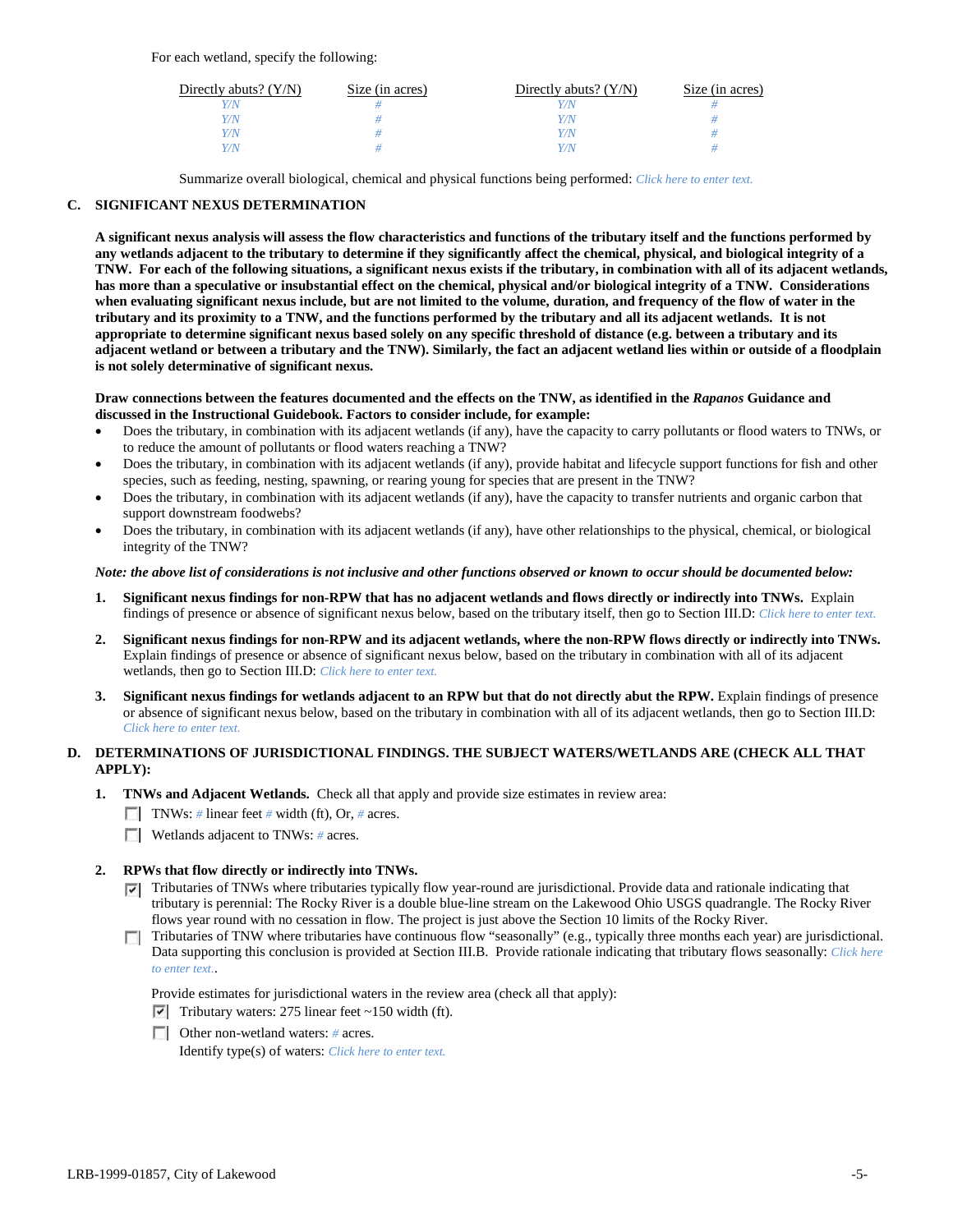### **3. Non-RPWs[8](#page-5-0) that flow directly or indirectly into TNWs.**

Waterbody that is not a TNW or an RPW, but flows directly or indirectly into a TNW, and it has a significant nexus with a TNW is jurisdictional. Data supporting this conclusion is provided at Section III.C.

Provide estimates for jurisdictional waters within the review area (check all that apply):

- **Tributary waters:** # linear feet # width (ft).
- Other non-wetland waters: *#* acres. Identify type(s) of waters: *Click here to enter text.*
- **4. Wetlands directly abutting an RPW that flow directly or indirectly into TNWs.**
	- **Wetlands directly abut RPW and thus are jurisdictional as adjacent wetlands.** 
		- $\Box$  Wetlands directly abutting an RPW where tributaries typically flow year-round. Provide data and rationale indicating that tributary is perennial in Section III.D.2, above. Provide rationale indicating that wetland is directly abutting an RPW: *Click here to enter text.*
		- Wetlands directly abutting an RPW where tributaries typically flow "seasonally." Provide data indicating that tributary is seasonal in Section III.B and rationale in Section III.D.2, above. Provide rationale indicating that wetland is directly abutting an RPW: *Click here to enter text.*

Provide acreage estimates for jurisdictional wetlands in the review area: *#* acres.

- **5. Wetlands adjacent to but not directly abutting an RPW that flow directly or indirectly into TNWs.**
	- $\Box$  Wetlands that do not directly abut an RPW, but when considered in combination with the tributary to which they are adjacent and with similarly situated adjacent wetlands, have a significant nexus with a TNW are jurisidictional. Data supporting this conclusion is provided at Section III.C.

Provide acreage estimates for jurisdictional wetlands in the review area: *#* acres.

- **6. Wetlands adjacent to non-RPWs that flow directly or indirectly into TNWs.** 
	- Wetlands adjacent to such waters, and have when considered in combination with the tributary to which they are adjacent  $\sim$ and with similarly situated adjacent wetlands, have a significant nexus with a TNW are jurisdictional. Data supporting this conclusion is provided at Section III.C.

Provide estimates for jurisdictional wetlands in the review area: *#* acres.

#### **7. Impoundments of jurisdictional waters. [9](#page-5-1)**

As a general rule, the impoundment of a jurisdictional tributary remains jurisdictional.

- Demonstrate that impoundment was created from "waters of the U.S.," or
- Demonstrate that water meets the criteria for one of the categories presented above (1-6), or
- n Demonstrate that water is isolated with a nexus to commerce (see E below).
- **E. ISOLATED [INTERSTATE OR INTRA-STATE] WATERS, INCLUDING ISOLATED WETLANDS, THE USE, DEGRADATION OR DESTRUCTION OF WHICH COULD AFFECT INTERSTATE COMMERCE, INCLUDING ANY SUCH WATERS (CHECK ALL THAT APPLY):[10](#page-5-2)**
	- which are or could be used by interstate or foreign travelers for recreational or other purposes.
	- from which fish or shellfish are or could be taken and sold in interstate or foreign commerce.
	- which are or could be used for industrial purposes by industries in interstate commerce.
	- Interstate isolated waters.Explain: *Click here to enter text.*
	- Other factors.Explain: *Click here to enter text.*

#### **Identify water body and summarize rationale supporting determination:** *Click here to enter text.*

Provide estimates for jurisdictional waters in the review area (check all that apply):

- Tributary waters: # linear feet # width (ft).
- Other non-wetland waters: *#* acres.

Identify type(s) of waters: *Click here to enter text.*

Wetlands: *#* acres.

 $\frac{1}{8}$ See Footnote # 3.

<span id="page-5-1"></span><span id="page-5-0"></span><sup>&</sup>lt;sup>9</sup> To complete the analysis refer to the key in Section III.D.6 of the Instructional Guidebook.

<span id="page-5-2"></span><sup>&</sup>lt;sup>10</sup> Prior to asserting or declining CWA jurisdiction based solely on this category, Corps Districts will elevate the action to Corps and EPA HQ for review consistent with the process described in the Corps/EPA *Memorandum Regarding CWA Act Jurisdiction Following Rapanos.*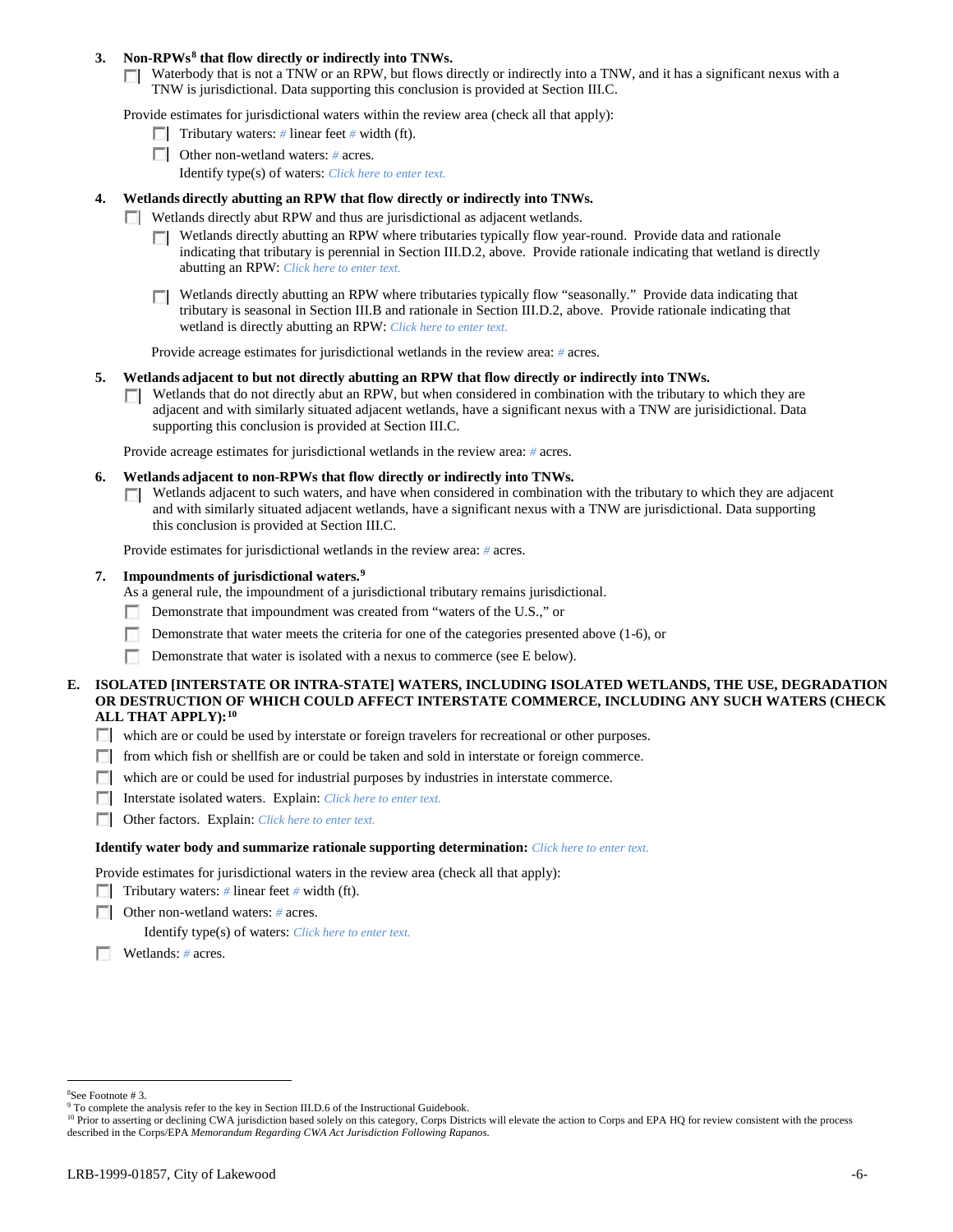| F. |        | NON-JURISDICTIONAL WATERS, INCLUDING WETLANDS (CHECK ALL THAT APPLY):                                                                                                                                                                                                                                                     |
|----|--------|---------------------------------------------------------------------------------------------------------------------------------------------------------------------------------------------------------------------------------------------------------------------------------------------------------------------------|
|    | $\Box$ | If potential wetlands were assessed within the review area, these areas did not meet the criteria in the 1987 Corps of Engineers<br>Wetland Delineation Manual and/or appropriate Regional Supplements.<br>Review area included isolated waters with no substantial nexus to interstate (or foreign) commerce.            |
|    |        | Prior to the Jan 2001 Supreme Court decision in "SWANCC," the review area would have been regulated based solely on the<br>"Migratory Bird Rule" (MBR).                                                                                                                                                                   |
|    | L.     | Waters do not meet the "Significant Nexus" standard, where such a finding is required for jurisdiction. Explain: Click here to enter text.                                                                                                                                                                                |
|    | п      | Other: (explain, if not covered above): Click here to enter text.                                                                                                                                                                                                                                                         |
|    |        | Provide acreage estimates for non-jurisdictional waters in the review area, where the sole potential basis of jurisdiction is the MBR factors<br>(i.e., presence of migratory birds, presence of endangered species, use of water for irrigated agriculture), using best professional judgment<br>(check all that apply): |
|    |        | Non-wetland waters (i.e., rivers, streams): # linear feet # width (ft).                                                                                                                                                                                                                                                   |
|    |        | Lakes/ponds: $# \, \text{acres.}$                                                                                                                                                                                                                                                                                         |
|    |        | Other non-wetland waters: # acres. List type of aquatic resource: Click here to enter text                                                                                                                                                                                                                                |
|    |        | Wetlands: # acres.                                                                                                                                                                                                                                                                                                        |
|    |        | Provide acreage estimates for non-jurisdictional waters in the review area that do not meet the "Significant Nexus" standard, where such a<br>finding is required for jurisdiction (check all that apply):                                                                                                                |
|    |        | Non-wetland waters (i.e., rivers, streams): $\#$ linear feet $\#$ width (ft).                                                                                                                                                                                                                                             |
|    |        | Lakes/ponds: $# \, \text{acres.}$                                                                                                                                                                                                                                                                                         |
|    |        | Other non-wetland waters: # acres. List type of aquatic resource: Click here to enter text                                                                                                                                                                                                                                |
|    |        | Wetlands: # acres.                                                                                                                                                                                                                                                                                                        |
|    |        | <b>SECTION IV: DATA SOURCES.</b>                                                                                                                                                                                                                                                                                          |
|    |        |                                                                                                                                                                                                                                                                                                                           |
|    | ▿      | A. SUPPORTING DATA. Data reviewed for JD (check all that apply - checked items shall be included in case file and, where checked and<br>requested, appropriately reference sources below):<br>Maps, plans, plots or plat submitted by or on behalf of the applicant/consultant: Location map & project plans              |
|    |        | Data sheets prepared/submitted by or on behalf of the applicant/consultant.                                                                                                                                                                                                                                               |
|    |        | Office concurs with data sheets/delineation report.                                                                                                                                                                                                                                                                       |
|    |        | Office does not concur with data sheets/delineation report.                                                                                                                                                                                                                                                               |
|    |        | Data sheets prepared by the Corps: Click here to enter text.                                                                                                                                                                                                                                                              |
|    |        | Corps navigable waters' study: Click here to enter text.                                                                                                                                                                                                                                                                  |
|    | ⊽      | U.S. Geological Survey Hydrologic Atlas: USACE ORM NHD Datasets                                                                                                                                                                                                                                                           |
|    |        | $ \overline{v} $ USGS NHD data.                                                                                                                                                                                                                                                                                           |
|    |        | $\triangledown$ USGS 8 and 12 digit HUC maps.                                                                                                                                                                                                                                                                             |
|    | ⊽      | U.S. Geological Survey map(s). Cite scale & quad name: 7.5 Minute, Lakewood OH                                                                                                                                                                                                                                            |
|    |        | USDA Natural Resources Conservation Service Soil Survey. Citation: Click here to enter text.                                                                                                                                                                                                                              |
|    | ⊽      | National wetlands inventory map(s). Cite name: USACE ORM USFWS NWI Dataset                                                                                                                                                                                                                                                |
|    | г      | State/Local wetland inventory map(s): Click here to enter text.                                                                                                                                                                                                                                                           |
|    | г      | FEMA/FIRM maps: Click here to enter text.                                                                                                                                                                                                                                                                                 |
|    |        | 100-year Floodplain Elevation is: Click here to enter text. (National Geodectic Vertical Datum of 1929)                                                                                                                                                                                                                   |
|    | ⊽      | Photographs: v   Aerial (Name & Date): Google Earth and Bing Maps Aerial/Bird's Eye View                                                                                                                                                                                                                                  |
|    | п      | or $\overline{\smile}$ Other (Name & Date): Submitted in 2016 application                                                                                                                                                                                                                                                 |
|    |        | Previous determination(s). File no. and date of response letter: Click here to enter text.<br>Applicable/supporting case law: Click here to enter text.                                                                                                                                                                   |
|    | Е      | Applicable/supporting scientific literature: Click here to enter text.                                                                                                                                                                                                                                                    |

# **B. ADDITIONAL COMMENTS TO SUPPORT JD:** *Click here to enter text.*